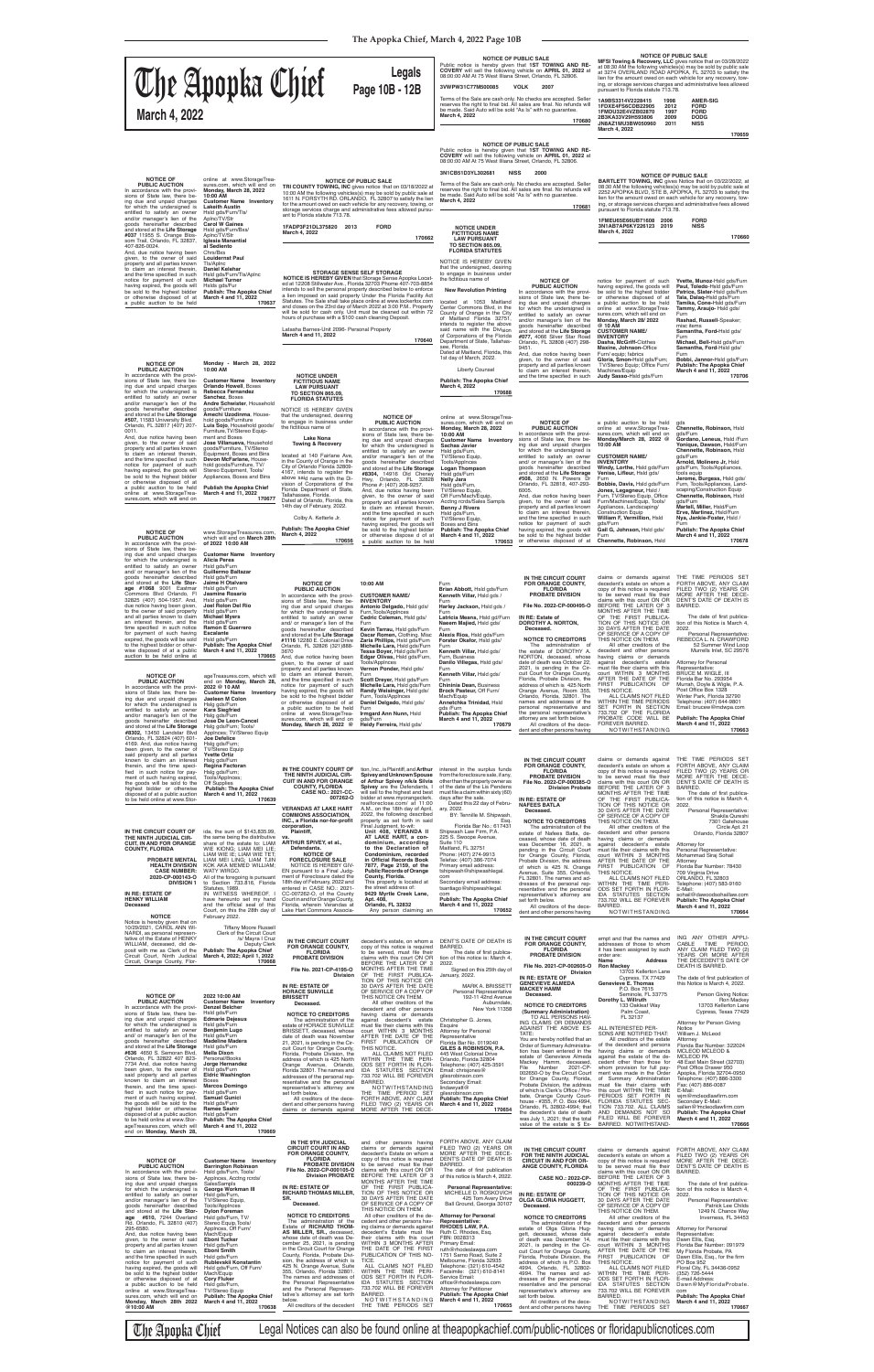```
dress is 1991 S. Apopka Blvd<br>Apopka FL 32703 on or before<br>4/14/2022, and file the original<br>with the clerk of this Court at<br>425 North Orange Ave, Suite<br>425 North Orange Ave, Suite<br>520 Orlando, FL 32801, be-<br>time service on
```

| March 4, 2022                                                                                                                                                                                                                                                                                                                                                                                                                                                                                                                                                                                                                                                                                                                                                                                                                          | The Apopka Chief                                                                                                                                                                                                                                                                                                                                                                                                                                                                                                                                                                                                                                                                                                                                  |                                                                                                                                                                                                                                                                                                                                                                                                                                                                                                                                                                           | <b>Legals</b><br>Page 10B - 12B                                                                                                                                                                                                                                                                                                                                                                                                                                                                                                                                                                                                                                                                                                                                                                            | 2022, at 08:00:00 AM at 605 Ferguson Dr Orlando, FL 32805,<br>or all bids.<br>1YVFP84DX45N49676<br><b>MAZD</b><br>March 4, 2022                                                                                                                                                                                                                                                                                                                                                                                                                                                                                                                                                         | <b>NOTICE OF PUBLIC SALE: JL TOWING gives Notice of Fore-</b><br>closure of Lien and intent to sell this vehicle on MARCH 30,<br>407-802-8600 pursuant to subsection 713.78 of the Florida Stat-<br>utes. JL TOWING reserves the right to accept or reject any and/<br>2004<br>170646                                                                                                                                                                                                                                                                        | or all bids.<br>J8AS58T08W019302<br><b>NISS</b><br>March 4, 2022                                                                                                                                                                                                                                                                                                                                                                                                                                                                                                                                                                                                                                                             | NOTICE OF PUBLIC SALE: JL TOWING gives Notice of Fore-<br>closure of Lien and intent to sell this vehicle on MARCH 27,<br>2022, at 08:00:00 AM at 605 Ferguson Dr Orlando, FL 32805,<br>407-802-8600 pursuant to subsection 713.78 of the Florida Stat-<br>utes. JL TOWING reserves the right to accept or reject any and/<br>2008<br>170641                                                                                                                                                                                                                                                                                                                   |
|----------------------------------------------------------------------------------------------------------------------------------------------------------------------------------------------------------------------------------------------------------------------------------------------------------------------------------------------------------------------------------------------------------------------------------------------------------------------------------------------------------------------------------------------------------------------------------------------------------------------------------------------------------------------------------------------------------------------------------------------------------------------------------------------------------------------------------------|---------------------------------------------------------------------------------------------------------------------------------------------------------------------------------------------------------------------------------------------------------------------------------------------------------------------------------------------------------------------------------------------------------------------------------------------------------------------------------------------------------------------------------------------------------------------------------------------------------------------------------------------------------------------------------------------------------------------------------------------------|---------------------------------------------------------------------------------------------------------------------------------------------------------------------------------------------------------------------------------------------------------------------------------------------------------------------------------------------------------------------------------------------------------------------------------------------------------------------------------------------------------------------------------------------------------------------------|------------------------------------------------------------------------------------------------------------------------------------------------------------------------------------------------------------------------------------------------------------------------------------------------------------------------------------------------------------------------------------------------------------------------------------------------------------------------------------------------------------------------------------------------------------------------------------------------------------------------------------------------------------------------------------------------------------------------------------------------------------------------------------------------------------|-----------------------------------------------------------------------------------------------------------------------------------------------------------------------------------------------------------------------------------------------------------------------------------------------------------------------------------------------------------------------------------------------------------------------------------------------------------------------------------------------------------------------------------------------------------------------------------------------------------------------------------------------------------------------------------------|--------------------------------------------------------------------------------------------------------------------------------------------------------------------------------------------------------------------------------------------------------------------------------------------------------------------------------------------------------------------------------------------------------------------------------------------------------------------------------------------------------------------------------------------------------------|------------------------------------------------------------------------------------------------------------------------------------------------------------------------------------------------------------------------------------------------------------------------------------------------------------------------------------------------------------------------------------------------------------------------------------------------------------------------------------------------------------------------------------------------------------------------------------------------------------------------------------------------------------------------------------------------------------------------------|----------------------------------------------------------------------------------------------------------------------------------------------------------------------------------------------------------------------------------------------------------------------------------------------------------------------------------------------------------------------------------------------------------------------------------------------------------------------------------------------------------------------------------------------------------------------------------------------------------------------------------------------------------------|
| pursuant to Florida statute 713.78.<br>JF2SH64669H762199<br>2009<br>NM0LS7AN4AT019805 2010<br>March 4, 2022                                                                                                                                                                                                                                                                                                                                                                                                                                                                                                                                                                                                                                                                                                                            | <b>NOTICE OF PUBLIC SALE</b><br><b>BARTLETT TOWING, INC gives Notice that on 03/25/2022, at</b><br>08:30 AM the following vehicles(s) may be sold by public sale at<br>2252 APOPKA BLVD, STE B, APOPKA, FL 32703 to satisfy the<br>lien for the amount owed on each vehicle for any recovery, tow-<br>ing, or storage services charges and administrative fees allowed<br><b>SUB</b><br><b>FORD</b>                                                                                                                                                                                                                                                                                                                                               | all bids.<br>1HGCR2F88FA114330 HOND<br>March 4, 2022                                                                                                                                                                                                                                                                                                                                                                                                                                                                                                                      | NOTICE OF PUBLIC SALE: JL TOWING gives Notice of Fore-<br>closure of Lien and intent to sell this vehicle on APRIL 01, 2022,<br>at 08:00:00 AM at 605 Ferguson Dr Orlando, FL 32805, 407-<br>802-8600 pursuant to subsection 713.78 of the Florida Statutes.<br>JL TOWING reserves the right to accept or reject any and/or<br>2015<br>170673                                                                                                                                                                                                                                                                                                                                                                                                                                                              | or all bids.<br>2FMDK3GC3ABB72242 FORD<br>March 4, 2022                                                                                                                                                                                                                                                                                                                                                                                                                                                                                                                                                                                                                                 | NOTICE OF PUBLIC SALE: JL TOWING gives Notice of Fore-<br>closure of Lien and intent to sell this vehicle on MARCH 30,<br>2022, at 08:00:00 AM at 605 Ferguson Dr Orlando, FL 32805,<br>407-802-8600 pursuant to subsection 713.78 of the Florida Stat-<br>utes. JL TOWING reserves the right to accept or reject any and/<br>2010<br>170647                                                                                                                                                                                                                 | or all bids.<br>1C3CC4FB1AN152625<br>March 4, 2022                                                                                                                                                                                                                                                                                                                                                                                                                                                                                                                                                                                                                                                                           | NOTICE OF PUBLIC SALE: JL TOWING gives Notice of Fore-<br>closure of Lien and intent to sell this vehicle on MARCH 27,<br>2022, at 08:00:00 AM at 605 Ferguson Dr Orlando, FL 32805,<br>407-802-8600 pursuant to subsection 713.78 of the Florida Stat-<br>utes. JL TOWING reserves the right to accept or reject any and/<br><b>CHRY</b><br>2010<br>170642                                                                                                                                                                                                                                                                                                    |
| A.M.<br>February 25 and March 4, 2022                                                                                                                                                                                                                                                                                                                                                                                                                                                                                                                                                                                                                                                                                                                                                                                                  | 170709<br>NOTICE OF SALE OF ABANDONED PROPERTY<br>The personal property of Juan Andre Williams, comprising<br>one (1)1968 NEWM mobile home, VIN 326674, Title Number<br>0002824884, which is located at 1003 Lucerne Way, Lot 157,<br>Apopka, FI 32703, and its contents, will be sold at 1800 Alpine<br>Drive, Apopka, FL 32703, on Friday, March 11, 2022 at 10:00<br>170636                                                                                                                                                                                                                                                                                                                                                                    | all bids.<br>JTDS4RCE2LJ021231 TOYT<br>March 4, 2022                                                                                                                                                                                                                                                                                                                                                                                                                                                                                                                      | <b>NOTICE OF PUBLIC SALE: JL TOWING gives Notice of Fore-</b><br>closure of Lien and intent to sell this vehicle on APRIL 16, 2022,<br>at 08:00:00 AM at 605 Ferguson Dr Orlando, FL 32805, 407-<br>802-8600 pursuant to subsection 713.78 of the Florida Statutes.<br>JL TOWING reserves the right to accept or reject any and/or<br>2020<br>170674                                                                                                                                                                                                                                                                                                                                                                                                                                                       | all bids.<br>4F2YZ94155KM43093 MAZD<br>March 4, 2022                                                                                                                                                                                                                                                                                                                                                                                                                                                                                                                                                                                                                                    | <b>NOTICE OF PUBLIC SALE: JL TOWING gives Notice of Fore-</b><br>closure of Lien and intent to sell this vehicle on APRIL 01, 2022,<br>at 08:00:00 AM at 605 Ferguson Dr Orlando, FL 32805, 407-<br>802-8600 pursuant to subsection 713.78 of the Florida Statutes.<br>JL TOWING reserves the right to accept or reject any and/or<br>2005<br>170670                                                                                                                                                                                                         | or all bids.<br>5N1AN08U66C521613<br><b>NISS</b><br>March 4, 2022                                                                                                                                                                                                                                                                                                                                                                                                                                                                                                                                                                                                                                                            | NOTICE OF PUBLIC SALE: JL TOWING gives Notice of Fore-<br>closure of Lien and intent to sell this vehicle on MARCH 29,<br>2022, at 08:00:00 AM at 605 Ferguson Dr Orlando, FL 32805,<br>407-802-8600 pursuant to subsection 713.78 of the Florida Stat-<br>utes. JL TOWING reserves the right to accept or reject any and/<br>2006<br>170643                                                                                                                                                                                                                                                                                                                   |
| <b>A-AAA KEY</b><br><b>MINI STORAGE #30</b><br>1001 South Semoran Blvd.<br>Orlando, FL 32807<br>407-479-4555<br>M30@a-aaakey.com                                                                                                                                                                                                                                                                                                                                                                                                                                                                                                                                                                                                                                                                                                       | <b>AGEAUCTIONS.COM</b><br>The sale will be on MARCH<br>16, 2022 starting at 11:00<br>A.M. and proceeding until<br>all units are sold. All sales<br>are final.                                                                                                                                                                                                                                                                                                                                                                                                                                                                                                                                                                                     | all bids.<br>JH4KB16526C011275 ACUR<br>March 4, 2022                                                                                                                                                                                                                                                                                                                                                                                                                                                                                                                      | NOTICE OF PUBLIC SALE: JL TOWING gives Notice of Fore-<br>closure of Lien and intent to sell this vehicle on APRIL 02, 2022,<br>at 08:00:00 AM at 605 Ferguson Dr Orlando, FL 32805, 407-<br>802-8600 pursuant to subsection 713.78 of the Florida Statutes.<br>JL TOWING reserves the right to accept or reject any and/or<br>2006<br>170675                                                                                                                                                                                                                                                                                                                                                                                                                                                              | all bids.<br>WAUAC68D31A019883 AUDI<br>March 4, 2022                                                                                                                                                                                                                                                                                                                                                                                                                                                                                                                                                                                                                                    | <b>NOTICE OF PUBLIC SALE: JL TOWING gives Notice of Fore-</b><br>closure of Lien and intent to sell this vehicle on <b>APRIL 01, 2022,</b><br>at 08:00:00 AM at 605 Ferguson Dr Orlando, FL 32805, 407-<br>802-8600 pursuant to subsection 713.78 of the Florida Statutes.<br>JL TOWING reserves the right to accept or reject any and/or<br>2001<br>170671                                                                                                                                                                                                  | or all bids.                                                                                                                                                                                                                                                                                                                                                                                                                                                                                                                                                                                                                                                                                                                 | NOTICE OF PUBLIC SALE: JL TOWING gives Notice of Fore-<br>closure of Lien and intent to sell this vehicle on MARCH 30,<br>2022, at 08:00:00 AM at 605 Ferguson Dr Orlando, FL 32805,<br>407-802-8600 pursuant to subsection 713.78 of the Florida Stat-<br>utes. JL TOWING reserves the right to accept or reject any and/                                                                                                                                                                                                                                                                                                                                     |
| <b>NOTICE OF PUBLIC SALE</b><br>In order to satisfy a contrac-<br>tual landlord's lien, under the<br>provisions of the Florida Self-<br>Service Storage Space Act,<br>public notice is hereby given<br>that the following described<br>property will be sold at public<br>auction by competitive bid-<br>ding. Everything is sold "as is"<br>and "where is" for cash only.<br>A-AAAKey Mini Storage re-<br>serves the right to refuse any<br>bid or to cancel any public sale<br>advertised. The sale will be<br>conducted on WWW.STOR-                                                                                                                                                                                                                                                                                                | 11:00 A.M. A-AAAKey Mini<br>Storage - 1001 S. Semoran<br>Blvd, Orlando, FL 32807<br>(407) 479-4555:<br><b>Michele Smith</b><br>Suitcases, Lamp, Mirror,<br>Clothes, Painting,<br>Speaker System<br>Anna Jacobs<br>Clothes, Totes, Tarp,<br>Boxes, Bags, Pictures<br><b>Publish: The Apopka Chief</b><br>February 25 and<br>March 4, 2022<br>170620                                                                                                                                                                                                                                                                                                                                                                                                | CASHIER'S CHECK WITH NO TITLE GUARANTEE.<br>YEAR<br><b>MAKE</b><br><b>VIN</b><br>2017<br>2011<br>CADI<br>2016                                                                                                                                                                                                                                                                                                                                                                                                                                                             | <b>KETTERLE &amp; SONS</b><br><b>340 FAIRLANE AVENUE</b><br>ORLANDO, FLORIDA 32809<br>TEL: (407) 851-3953<br>FAX: (407) 888-2891<br><b>NOTICE OF PUBLIC SALE</b><br>PURSUANT TO FLORIDA STATUTE-713.78-THE FOLLOW-<br>ING VEHICLES WILL BE SOLD AT AUCTION ON MARCH 23,<br>2022 AT 8:00 AM AT 340 FAIRLANE AVE. ORLANDO, FLORI-<br>DA, 32809. VEHICLES WILL BE SOLD "AS IS" FOR CASH OR<br>HYUNDAI KMHD84LFXHU289826<br>1G6DA5EY1B0120700<br>HYUNDAI KMHCT4AE4GU072887                                                                                                                                                                                                                                                                                                                                     | all bids.<br>1FAFP53U66A154254 FORD<br>March 4, 2022                                                                                                                                                                                                                                                                                                                                                                                                                                                                                                                                                                                                                                    | NOTICE OF PUBLIC SALE: JL TOWING gives Notice of Fore-<br>closure of Lien and intent to sell this vehicle on APRIL 01, 2022,<br>at 08:00:00 AM at 605 Ferguson Dr Orlando, FL 32805, 407-<br>802-8600 pursuant to subsection 713.78 of the Florida Statutes.<br>JL TOWING reserves the right to accept or reject any and/or<br>2006<br>170672                                                                                                                                                                                                                | 1G4HE57Y87U122231<br><b>BUIC</b><br>March 4, 2022<br>or all bids.<br>1FADP3F21EL318003<br><b>FORD</b>                                                                                                                                                                                                                                                                                                                                                                                                                                                                                                                                                                                                                        | 2007<br>170644<br>NOTICE OF PUBLIC SALE: JL TOWING gives Notice of Fore-<br>closure of Lien and intent to sell this vehicle on MARCH 30,<br>2022, at 08:00:00 AM at 605 Ferguson Dr Orlando, FL 32805,<br>407-802-8600 pursuant to subsection 713.78 of the Florida Stat-<br>utes. JL TOWING reserves the right to accept or reject any and/<br>2014                                                                                                                                                                                                                                                                                                           |
| IN THE CIRCUIT COURT<br>OF THE NINTH JUDICIAL<br><b>CIRCUIT, IN AND FOR</b><br><b>ORANGE COUNTY,</b><br><b>FLORIDA</b><br><b>CASE NUMBER: 2022-CA-</b><br>001435-O<br><b>DIVISION NUMBER: 48</b><br>IN RE: FORFEITURE OF<br>\$2,859.00 IN U.S. CUR-<br><b>RENCY</b><br><b>NOTICE OF</b><br><b>FORFEITURE COMPLAINT</b><br>TO:<br><b>JERMAINE MOULTRIE</b><br>1032 MILDRED DIXON WAY<br><b>WINTER GARDEN, FL 34787</b><br>and all others who claim an<br>interest in \$2,859.00 in U.S.<br>Currency, which was seized on<br>or about the 6th day of January,<br>2022, at or near 1032 Mildred<br>Dixon Way, Orange County,<br>Florida. Said property is in                                                                                                                                                                              | the custody of the Sheriff of<br>Orange County. A Complaint<br>for forfeiture has been filed in<br>the above-styled Court.<br>I HEREBY CERTIFY that<br>this Notice is being served pur-<br>suant to the notice provisions of<br>Florida Statutes 932.701-707.<br>this 22nd day of February,<br>2022.<br>Ann-Marie Delahunty<br>Florida Bar No. 006513<br>Assistant General Counsel<br>Orange County<br>Sheriff's Office<br><b>Legal Services</b><br>P.O. Box 1440<br>Orlando, FL 32802<br>(407) 254-7170<br>AnnMarie.Delahunty@ocfl.net<br><b>Publish: The Apopka Chief</b><br>February 25 and March 4,<br>2022<br>170613                                                                                                                         | March 4, 2022<br>ING reserves the right to accept or reject any and/or all bids.<br>2017<br><b>VOLK</b><br><b>HYUN</b><br>2006<br><b>CHRY</b><br>1998<br><b>NISS</b><br>2009<br>2016<br><b>NISS</b><br>2004<br><b>TOYT</b><br><b>LINC</b><br>2001<br>2007<br><b>STRN</b><br>2005<br><b>LINC</b><br><b>MERZ</b><br>2002<br>1997<br><b>AUDI</b><br><b>ISU</b><br>1996<br>JEP<br>1995<br>March 4, 2022                                                                                                                                                                       | 170649<br><b>TRL TOWING</b><br>605 FERGUSON DR., ORLANDO, FL 32805<br>407-207-4790 FAX 407-578-3052<br>NOTICE OF PUBLIC SALE: TRL TOWING gives Notice of<br>Foreclosure of Lien and intent to sell these vehicles on MARCH<br>27, 2022 at 8:00 am at 605 Ferguson Dr Orlando, FL 32805, pur-<br>suant to subsection 713.78 of the Florida Statutes. TRL TOW-<br>3VW4T7AJ9HM318147<br>5NPET46C26H089667<br>1C4GP64L2WB636031<br>3N1BC13E09L489449<br>1N4AL3AP4GC287964<br>5TDZA23C24S002809<br>1LNHM97V61Y730278<br>1G8ZS57N87F121151<br>1LNHM86S25Y628404<br>WDBRN47J72A332432<br>WAUGA84A3VN057037<br>1GGCS1448T8703053<br>1J4FT27P7SL649435<br>170648                                                                                                                                                    | <b>NOTICE UNDER</b><br><b>FICTITIOUS NAME</b><br><b>LAW PURSUANT</b><br><b>TO SECTION 865.09,</b><br><b>FLORIDA STATUTES</b><br>NOTICE IS HEREBY GIVEN<br>that the undersigned, desiring<br>to engage in business under<br>the fictitious name of<br><b>Shady Gove Creations</b><br>located at 2001 Rock Springs<br>Road, in the County of Orange<br>in the City of Apopka Florida<br>32712, intends to register the<br>above said name with the Di-<br>vision of Corporations of the<br>Florida Department of State,<br>Tallahassee, Florida.<br>Dated at Apopka, Florida, this<br>24 day of February, 2022.<br>Kelly Hathcock<br>Publish: The Apopka Chief<br>March 4, 2022<br>170657 | IN THE CIRCUIT COURT<br>FOR ORANGE COUNTY,<br><b>FLORIDA</b><br><b>PROBATE DIVISION</b><br>File No. 2022-CP-0567-O<br><b>Division</b><br>IN RE: ESTATE OF<br><b>TOMMY F. KIEFER.</b><br>A/K/A THOMAS F. KIEFER:<br><b>TOMMY F. KIEKER; AND</b><br><b>THOMAS FRANCIS KIEFER</b><br>Deceased.<br><b>NOTICE TO CREDITORS</b><br>The administration of the<br>estate of TOMMY F. KIEFER,<br>also known as THOMAS F.<br>KIEFER. TOMMY F. KIEKER.<br>and THOMAS FRANCIS<br>KIEFER, deceased, whose<br>date of death was January 3,<br>2022, is pending in the Cir- | March 4, 2022<br>All creditors of the dece-<br>dent and other persons having<br>claims or demands against<br>decedent's estate, on whom a<br>copy of this notice is required<br>to be served, must file their<br>claims with this court ON OR<br>BEFORE THE LATER OF 3<br>MONTHS AFTER THE TIME<br>OF THE FIRST PUBLICA-<br>TION OF THIS NOTICE OR<br>30 DAYS AFTER THE DATE<br>OF SERVICE OF A COPY OF<br>THIS NOTICE ON THEM.<br>All other creditors of the<br>decedent and other persons<br>having claims or demands<br>against decedent's estate<br>must file their claims with this<br>court WITHIN 3 MONTHS<br>AFTER THE DATE OF THE<br>FIRST PUBLICATION OF<br>THIS NOTICE.                                           | 170645<br>FILED TWO (2) YEARS OR<br>MORE AFTER THE DECE-<br>DENT'S DATE OF DEATH IS<br>BARRED.<br>The date of first publica-<br>tion of this notice is: March 4,<br>2022.<br>Signed on this 23rd day<br>of January, 2022.<br><b>JOSEPH CZARKOWSKI</b><br>Personal Representative<br>2715 Scarborough Court<br>Kissimmee. Florida 34744<br>Christopher G. Jones,<br>Esquire<br>Attorney for Personal<br>Representative<br>Florida Bar No. 0119040<br>GILES & ROBINSON, P.A.<br>445 West Colonial Drive<br>Orlando, Florida 32804                                                                                                                                |
| <b>A-AAAKEY</b><br><b>MINI STORAGE #29</b><br>5285 S Orange Blossom<br>Trail, Orlando, FL 32839<br>407-859-5911<br>m29@a-aaakey.com<br><b>NOTICE OF PUBLIC SALE</b><br>In order to satisfy a contractual<br>landlord's lien, under the pro-<br>visions of the Florida Self Ser-<br>vice Storage Act, public notice<br>is hereby given that the follow-<br>ing described property located<br>at A-AAAKey Mini Storage,<br>5285 S Orange Blossom Trail<br>Orlando, FL 32839, will be<br>sold at public auction to the<br>highest bidder for cash only at<br>WWW.STORAGEAUCTIONS.<br>COM on MARCH 16TH, 2022<br>at 10:30 AM.<br>Quanasia Forsythe<br>Boxes, Baskets, Clothes,<br>Computer Monitor, Totes<br>Step Stool, Kids Toys,<br><b>Baby Stuff</b><br>Quanasia U Forsythe<br>Boxes, Baskets, Clothes,<br>Computer Monitor Totos Step | <b>Tameika Ward</b><br>Totes, Boxes, Bicycle,<br>Basket, Computer Stuff,<br>Bar Stools, Lawn Equipment.<br><b>Tameika C Ward</b><br>Totes, Boxes, Bicycle,<br>Basket, Computer Stuff,<br>Bar Stools, Lawn Equipment.<br>Marta Negron<br>Totes, Boxes, Mattresses,<br>Baby Items, Walker,<br>Shelving, Toys, Clothes,<br>Freezer.<br><b>Marta R Negron</b><br>Totes, Boxes, Mattresses,<br>Baby Items, Walker,<br>Shelving, Toys, Clothes,<br>Freezer.<br><b>William Porter</b><br>Rocking Chair, Sneakers,<br>Totes, Clothes, Bags,<br>Tires, Weights, Hats<br><b>Jalniel Marin</b><br>Boxes Spin-Mop Bucket,<br>Baskets, Bucket, Clothes,<br><b>Holiday Decoration, Bags</b><br>Publish: The Apopka Chief<br>February 25 and<br>March $A$ , 2022 | IN THE CIRCUIT COURT OF<br>THE NINTH JUDICIAL CIR-<br><b>CUIT. IN AND FOR ORANGE</b><br><b>COUNTY, FLORIDA</b><br>Case No.: 2021 DR 12052<br>Division:<br><b>ERLINE IONE MONDREY,</b><br>Petitioner,<br>and<br><b>EATON CLIVE MCMARROW,</b><br>Respondent.<br><b>NOTICE OF ACTION</b><br><b>FOR DISSOLUTION</b><br>OF MARRIAGE<br>TO:<br><b>EATON CLIVE MCMARROW</b><br>2053 APPLEGATE DR<br><b>OCOEE, FL 34761</b><br>YOU ARE NOTIFIED<br>that an action has been filed<br>against you and that you are<br>required to serve a copy of<br>your written defenses, if any, | to it on ERLINE IONE MON-<br>DREY whose address is 2053<br>APPLEGATE DR OCOEE, FL<br>34761 on or before 4/14/22,<br>and file the original with the<br>clerk of this Court at 425 N.<br>Orange Avenue, Orlando, FL<br>$(407)$ 836-2000.<br>before service on Petitioner or<br>immediately thereafter. If you<br>fail to do so, a default may<br>be entered against you for<br>the relief demanded in the<br>petition.<br>Copies of all court docu-<br>ments in this case, includ-<br>ing orders, are available<br>at the Clerk of the Circuit<br>Court's office. You may re-<br>view these documents upon<br>request.<br>You must keep the Clerk<br>of the Circuit Court's office<br>notified of your current ad-<br>dress. (You may file Notice<br>of Current Address, Florida<br>Family Law Form 12.915.) | Future papers in this lawsuit<br>will be mailed to the address<br>on record at the clerk's of-<br>fice.<br><b>WARNING: Rule 12.285,</b><br>Florida Family Law Rules<br>of Procedure, requires cer-<br>tain automatic disclosure<br>of documents and informa-<br>tion. Failure to comply can<br>result in sanctions, includ-<br>ing dismissal or striking of<br>pleadings.<br>Dated: 02/14/2022<br><b>Tiffany Moore Russell</b><br>Clerk of Court<br>CLERK OF THE CIRCUIT<br><b>COURT</b><br>By: E Aske<br><b>Deputy Clerk</b><br><b>Publish: The Apopka Chief</b><br>February 18, 25, March 4<br>and 11, 2022<br>170572                                                                 | cuit Court for Orange County,<br>Florida, Probate Division, the<br>address of which is 425 North<br>Orange Avenue, Orlando,<br>Florida 32801. The names and<br>addresses of the personal rep-<br>resentative and the personal<br>representative's attorney are<br>set forth below.<br>IN THE CIRCUIT COURT OF<br>THE 9th JUDICIAL CIRCUIT,<br>IN AND FOR ORANGE<br><b>COUNTY, FLORIDA</b><br>Case No.: 2021 DR<br>009335-0<br>Division: 31<br>Kelly Lynn Powell,<br><b>Petitioner</b><br>and<br>Robert Jordan Powell,<br>Respondent.<br>NOTICE OF ACTION     | ALL CLAIMS NOT FILED<br>WITHIN THE TIME PERI-<br>ODS SET FORTH IN FLOR-<br>IDA STATUTES SECTION<br>733.702 WILL BE FOREVER<br>BARRED.<br>NOTWITHSTANDING<br>THE TIME PERIOD SET<br>FORTH ABOVE, ANY CLAIM<br>you and that you are required<br>to serve a copy of your writ-<br>ten defenses, if any, to it on<br>Kelly Lynn Powell, whose ad-<br>dress is 1991 S. Apopka Blvd<br>Apopka FL 32703 on or before<br>4/14/2022, and file the original<br>with the clerk of this Court at<br>425 North Orange Ave, Suite<br>320 Orlando, FL 32801, be-<br>fore service on Petitioner or<br>immediately thereafter. If you<br>fail to do so, a default may<br>be entered against you for<br>the relief demanded in the<br>netition | Telephone: (407) 425-3591<br>Email: chrisjones@<br>gilesrobinson.com<br>Secondary Email:<br>lindawyatt@<br>gilesrobinson.com<br>Publish: The Apopka Chief<br>March 4 and 11, 2022<br>170651<br>Supreme Court Approved<br>Family Law Form 12.915.)<br>Future papers in this lawsuit<br>will be mailed or e-mailed to<br>the address(es) on record at<br>the clerk's office.<br>WARNING: Rule 12.285,<br>Florida Family Law Rules<br>of Procedure, requires cer-<br>tain automatic disclosure<br>of documents and informa-<br>tion. Failure to comply can<br>result in sanctions, includ-<br>ing dismissal or striking of<br>pleadings.<br>.<br>Dated: 2/14/2022 |

highest bidder for cash only at<br>NWW.STORAGEAUCTIONS.<br>COM on MARCH 16TH, 2022<br>**Quanasia Forsythe**<br>Boxes, Baskets, Clothes,<br>Computer Monitor, Totes<br>Step Stool, Kids Toys,<br>**Quanasia U Forsythe**<br>Boxes, Baskets, Clothes,<br>Comput

Freezer.<br>William Porter<br>Rocking Chair, Sneakers,<br>Tires, Vieights, Hats<br>Tires, Weights, Hats<br>Janiel Marin<br>Baskets, Bucket, Clothes,<br>Baskets, Bucket, Clothes,<br>Publish: The Apopka Chief<br>February 25 and<br>March 4, 2022 **TO: EATON CLIVE MCMARROW 2053 APPLEGATE DR OCOEE, FL 34761 YOU ARE NOTIFIED**<br>that an action has been filed<br>against you and that you are<br>required to serve a copy of<br>your written defenses, if any,

| DUXES, DASKEIS, CIUIHES,<br>Computer Monitor, Totes Step March 4, 2022 | <b>February 25 and</b>                                                | your written defenses, if any,                                                                          | Family Law Form 12.915.)                                        | 170572                                                            | <b>NOTICE OF ACTION</b>                                              | the relief definanced in the<br>petition.                       | pleadings.<br>Dated: 2/14/2022                                  |
|------------------------------------------------------------------------|-----------------------------------------------------------------------|---------------------------------------------------------------------------------------------------------|-----------------------------------------------------------------|-------------------------------------------------------------------|----------------------------------------------------------------------|-----------------------------------------------------------------|-----------------------------------------------------------------|
| Stool, Kid's Toys, Baby Stuff                                          | 170611                                                                |                                                                                                         |                                                                 |                                                                   | <b>FOR DISSOLUTION</b>                                               | Copies of all court docu-                                       |                                                                 |
|                                                                        |                                                                       |                                                                                                         |                                                                 |                                                                   | OF MARRIAGE<br>(NO CHILD OR                                          | ments in this case, includ-<br>ing orders, are available        | Tiffany M. Russell<br>Clerk of Court                            |
|                                                                        |                                                                       | IN THE CIRCUIT COURT<br>IN AND FOR ORANGE                                                               | the personal representative's<br>attorney are set forth below.  | AFTER THE DATE OF THE<br>FIRST PUBLICATION OF                     | <b>FINANCIAL SUPPORT)</b>                                            | at the Clerk of the Circuit                                     | <b>CLERK OF THE CIRCUIT</b>                                     |
| <b>NOTICE OF PUBLIC SALE</b>                                           | sold is described as "general                                         | <b>COUNTY, FLORIDA</b>                                                                                  | ALL INTERESTED PER-                                             | THIS NOTICE.                                                      | TO:                                                                  | Court's office. You may re-<br>view these documents upon        | <b>COURT</b><br>By: LEIDA BASSIL                                |
| Notice is hereby given that                                            | household items" unless oth-                                          | <b>Probate Division</b>                                                                                 | SONS ARE NOTIFIED THAT:<br>All known or reasonably              | ALL CLAIMS DEMANDS<br>AND OBJECTIONS NOT SO                       | <b>Robert Jordan Powell</b>                                          | request.                                                        | <b>CIRCUIT COURT SEAL</b>                                       |
| NorthWest Orlando Stor-                                                | erwise noted. Unit # - Name                                           | File No. 2022-CP-000337-0                                                                               | ascertainable, including con-                                   | FILED WILL BE FOREVER                                             | 10105 Crozier Ct.                                                    | You must keep the Clerk of                                      | <b>Deputy Clerk</b>                                             |
| age at 5330 North Pine Hills                                           | - Description:                                                        |                                                                                                         | tingent creditors of the dece-                                  | BARRED.                                                           | Orlando, FL 32817                                                    | the Circuit Court's office                                      |                                                                 |
| Rd Orlando, Florida 32808<br>will sell the contents of the             | <b>B009</b>                                                           | IN RE: The Estate of<br><b>NADINE STEWART</b>                                                           | dent's estate on whom a copy                                    | The date of the first publica-                                    | YOU ARE NOTIFIED that an                                             | notified of your current ad-<br>dress. (You may file Desig-     | <b>Publish: The Apopka Chief</b><br>February 18, 25, March 4    |
| storage units listed below at                                          | <b>Earl Taylor</b>                                                    | COLLING,                                                                                                | of this notice is served within<br>three months after the date  | tion of this Notice is February<br>25, 2022.                      | action for dissolution of mar-                                       | nation of Current Mailing                                       | and 11, 2022                                                    |
| a public auction to satisfy a<br>lien placed on the contents           | B032                                                                  | A/K/A NADINE S. COLLING,                                                                                | of the first publication of this                                | LEE JAY COLLING                                                   | riage has been filed against                                         | and E-Mail Address, Florida                                     | 170571                                                          |
| (pursuant to Chapter 83 of                                             | The Experience<br>Christian Center Inc/                               | Deceased.                                                                                               | notice must file their claims                                   | 1680 Algonquin Traill                                             |                                                                      |                                                                 |                                                                 |
| the Florida Statutes). The                                             | <b>Marlin Daniels</b>                                                 | <b>NOTICE TO CREDITORS</b>                                                                              | with this Court WITHIN THE<br>LATER OF THREE MONTHS             | Maitland, FL 32751<br>Personal Representative                     |                                                                      |                                                                 |                                                                 |
| sale will take place at the<br>website StorageTreasures.               | Boxes/Toys<br>C005                                                    | The administration of the                                                                               | AFTER THE DATE OF THE                                           |                                                                   |                                                                      |                                                                 |                                                                 |
| com on <b>MARCH 18, 2022</b> , at                                      | <b>Marcus Crawley</b>                                                 | estate of NADINE STEWART<br>COLLING, A/K/A NADINE                                                       | FIRST PUBLICATION OF<br>THIS NOTICE OR THIRTY                   | DONALD W. SCARLETT,<br>Esquire                                    | IN THE CIRCUIT COURT                                                 | decedent's estate on whom a                                     | MORE AFTER THE DECE-                                            |
| 9:00 am. The sale will be con-                                         | <b>Household Goods</b>                                                | S. COLLING, deceased,                                                                                   | DAYS AFTER THE DATE OF                                          | 1003 East Concord Street                                          | FOR ORANGE COUNTY,<br><b>FLORIDA</b>                                 | copy of this notice is required<br>to be served must file their | DENT'S DATE OF DEATH IS<br>BARRED.                              |
| ducted under the direction of<br>Christopher Rosa (AU4167)             | E037<br><b>Kenneth Smiley</b>                                         | File Number 22-CP-337-0, is                                                                             | SERVICE OF A COPY OF                                            | Orlando, Florida 32803                                            | PROBATE DIVISION                                                     | claims with this court WITHIN                                   | The date of first publication                                   |
| and StorageTreasures.com                                               | Boxes                                                                 | pending in the Circuit Court for<br>Orange County, Florida, Pro-                                        | THIS NOTICE ON THEM.<br>All other creditors of the              | (407) 422-8189<br><b>Attorney for Personal</b>                    |                                                                      | THE LATER OF 3 MONTHS                                           | of this notice is February 25,                                  |
| on behalf of the facility's man-                                       | C028                                                                  | bate Division, the address of                                                                           | decedent and persons having                                     | Representative                                                    | File No. 2021-CP-003768-O                                            | AFTER THE TIME OF THE<br>FIRST PUBLICATION OF                   | 2022.                                                           |
| agement. Units may be avail-<br>able for viewing prior to the          | Jacotte Jean/<br>Jacotte Lubin                                        | which is 425 N. Orange Ave.,                                                                            | claims or demands against                                       | <b>Publish: The Apopka Chief</b>                                  | IN RE: ESTATE OF                                                     | THIS NOTICE OR 30 DAYS                                          | Personal Representatives:                                       |
| sale on StorageTreasures.                                              | <b>Bedroom Furniture</b>                                              | Orlando, Florida 32801. The<br>names and addresses of the                                               | the decedent's estate must<br>file their claims with this court | February 25 and<br>March 4, 2022                                  | <b>BYRON RANDOLPH</b>                                                | AFTER THE DATE OF SER-                                          | Byron N. Carter                                                 |
| com. Contents will be sold for                                         | E105                                                                  | personal representative and                                                                             | WITHIN THREE MONTHS                                             | 170602                                                            | <b>CARTER,</b><br>Deceased.                                          | VICE OF A COPY OF THIS<br>NOTICE ON THEM.                       | 1928 Brantley Circle<br>Clermont, FL 34711                      |
| cash only to the highest bid-<br>der. A 10% buyer's premium            | <b>Clifford Johnson</b><br>Car Wash Tools                             |                                                                                                         |                                                                 |                                                                   |                                                                      | All other creditors of the dece-                                |                                                                 |
| will be charged as well as a                                           | C015-017                                                              |                                                                                                         |                                                                 |                                                                   | <b>NOTICE TO CREDITORS</b>                                           | dent and other persons having                                   | Charlotte E. Phillips                                           |
| \$150 cleaning deposit per                                             | <b>Ulando Wizzart</b>                                                 | IN THE CIRCUIT COURT                                                                                    | claims or demands against                                       | TIME PERIODS SET FORTH                                            | The administration of the es-<br>tate of BYRON RANDOLPH              | claims or demands against<br>decedent's estate must file        | 810 Palmetto Avenue<br>Sanford, FL 32771                        |
| unit. All sales are final. Seller<br>reserves the right to withdraw    | House items<br><b>Publish The Apopka Chief</b>                        | FOR ORANGE COUNTY,                                                                                      | decedent's estate on whom a                                     | ABOVE,<br>ANY CLAIM                                               | CARTER, deceased, whose                                              | their claims with this court                                    |                                                                 |
| the property at any time be-                                           | February 25 and                                                       | <b>FLORIDA</b><br><b>PROBATE DIVISION</b>                                                               | copy of this notice is required<br>to be served must file their | FILED TWO (2) YEARS OR<br>MORE AFTER THE DECE-                    | date of death was October                                            | WITHIN 3 MONTHS AFTER                                           | <b>Attorney for Personal</b>                                    |
| fore the sale or to refuse                                             | March 4, 2022                                                         | File No. 2021-CP-004154-O                                                                               | claims with this court ON OR                                    | DENT'S DATE OF DEATH IS                                           | 13, 2021, is pending in the Cir-<br>cuit Court for Orange County,    | THE DATE OF THE FIRST<br>PUBLICATION OF THIS NO-                | Representatives:<br>R. Patrick Phillips                         |
| any bids. The property to be                                           | 170599                                                                | <b>Division Probate</b>                                                                                 | BEFORE THE LATER OF 3                                           | BARRED.                                                           | Florida, Probate Division,                                           | TICE.                                                           | Florida Bar Number: 201812                                      |
|                                                                        |                                                                       | IN RE: ESTATE OF                                                                                        | MONTHS AFTER THE TIME<br>OF THE FIRST PUBLICA-                  | The date of the first publica-<br>tion of this notice is February | the address of which is 425                                          | ALL CLAIMS NOT FILED                                            | Law Office of                                                   |
|                                                                        |                                                                       | RITA T. HENRY,                                                                                          | TION OF THIS NOTICE OR                                          | 25, 2022                                                          | N. Orange Avenue, Orlando,<br>Florida 32801. The names and           | WITHIN THE TIME PERIODS<br>SET FORTH IN SECTION                 | R. Patrick Phillips<br>200 N. Thornton Avenue                   |
|                                                                        |                                                                       | Deceased.                                                                                               | 30 DAYS AFTER THE DATE                                          | Person Giving Notice:                                             | addresses of the personal rep-                                       | 733.702 OF THE FLORIDA                                          | Orlando, FL 32801                                               |
|                                                                        |                                                                       | <b>NOTICE TO CREDITORS</b>                                                                              | OF SERVICE OF A COPY OF<br>THIS NOTICE ON THEM.                 | Robert M. Theoret<br>246 W. Palmer Street                         | resentatives and the personal                                        | PROBATE CODE WILL<br>FOREVER BARRED.                            | Telephone: (407) 425-7676                                       |
| IN THE CIRCUIT COURT                                                   | THIS NOTICE.                                                          | The administration of the                                                                               | All other creditors of the de-                                  | Morrisville, PA 19067                                             | representative's attorney are<br>set forth below.                    | BE<br>NOTWITHSTANDING                                           | Email:pat@patphillipslaw.com<br><b>Publish The Apopka Chief</b> |
| <b>FOR ORANGE COUNTY,</b>                                              |                                                                       | ALL CLAIMS NOT FILED estate of RITA T. HENRY,                                                           | cedent and other persons hav-                                   |                                                                   | All creditors of the decedent                                        | THE TIME PERIODS SET                                            | February 25 and                                                 |
| <b>FLORIDA</b>                                                         |                                                                       | WITHIN THE TIME PERI- deceased, whose date of<br>ODS SET FORTH IN FLOR- death was October 5, 2021,      | ing claims or demands against<br>decedent's estate must file    | Attorney for<br>Personal Representative:                          | and other persons having                                             | FORTH ABOVE, ANY CLAIM                                          | March 4, 2022                                                   |
| File No. 2022-CP-                                                      |                                                                       | IDA STATUTES SECTION is pending in the Circuit Court                                                    | their claims with this court                                    | Anne-Marie L. Bowen, Esq.                                         | claims or demands against                                            | FILED TWO (2) YEARS OR                                          | 170603                                                          |
| 000471-0                                                               |                                                                       | 733.702 WILL BE FOREVER for Orange County, Florida,                                                     | WITHIN 3 MONTHS AFTER                                           | Florida Bar No.: 708161                                           |                                                                      |                                                                 |                                                                 |
| PROBATE DIVISION                                                       | BARRED.                                                               | Probate Division, the address<br>NOTWITHSTANDING of which is 425 N. Orange                              | THE DATE OF THE FIRST<br>PUBLICATION OF THIS NO-                | Anne-Marie L. Bowen, P.A.<br>816 N. Thornton Avenue               |                                                                      |                                                                 |                                                                 |
| IN RE: ESTATE OF                                                       |                                                                       | THE TIME PERIODS SET Avenue, Room 355, Orlando,                                                         | TICE.                                                           | Orlando, FL 32803                                                 |                                                                      |                                                                 |                                                                 |
| <b>MICHAEL D. SCHLESINGER</b>                                          | FORTH ABOVE, ANY CLAIM FL 32801. The names and ad-                    |                                                                                                         | ALL CLAIMS NOT FILED<br>WITHIN THE TIME PERI-                   | Telephone: (407) 228-1300<br>Email: courtdocs@                    |                                                                      |                                                                 |                                                                 |
| Deceased.                                                              |                                                                       | FILED TWO (2) YEARS OR dresses of the personal rep-<br>MORE AFTER THE DECE resentative and the personal | ODS SET FORTH IN FLOR-                                          |                                                                   |                                                                      | <b>NATURAL</b><br><b>GAS</b>                                    |                                                                 |
| <b>NOTICE TO CREDITORS</b>                                             |                                                                       |                                                                                                         |                                                                 |                                                                   | <b>CITY OF APOPKA</b>                                                |                                                                 | of the proceedings and                                          |
|                                                                        |                                                                       |                                                                                                         | IDA STATUTES SECTION                                            | bowenbankruptcylaw.com<br><b>Publish: The Apopka Chief</b>        | <b>PUBLIC HEARING</b>                                                | <b>DISTRIBUTION</b>                                             | may need to ensure                                              |
| The administration of                                                  | BARRED.                                                               | DENT'S DATE OF DEATH IS representative's attorney are<br>set forth below.                               | 733.702 WILL BE FOREVER                                         | February 25 and                                                   | <b>NOTICE</b>                                                        | <b>FRANCHISE</b>                                                | that a verbatim record                                          |
| the estate of Michael S.                                               | The date of first publica-                                            | All creditors of the decedent                                                                           | BARRED.                                                         | March 4, 2022                                                     |                                                                      | <b>AGREEMENT</b>                                                | is made, which record                                           |
| Schlesinger, deceased, whose                                           | tion of this notice is February and other persons having<br>25, 2022. |                                                                                                         | NOT WITHSTANDING THE                                            | 170612                                                            | The following ordinance                                              | <b>BETWEEN</b><br><b>THE</b>                                    | includes the testimony                                          |
| date of death was December<br>14, 2021, is pending in the Cir-         |                                                                       |                                                                                                         |                                                                 |                                                                   | be<br>read<br>will<br>on                                             | CITY OF APOPKA<br><b>LAKE</b><br><b>AND</b>                     | and<br>evidence<br>upon                                         |
| cuit Court for Orange County,                                          | Personal Representatives:                                             | IN THE CIRCUIT COURT                                                                                    | the Estate of Kimo Troy Pel-                                    |                                                                   | Wednesday, March 2.<br>FILED TWO (2) YEARS OR 2022 and held over for | <b>APOPKA NATURAL</b>                                           | which the appeal is to<br>be based. In accordance               |
| Florida, Probate Division, the<br>address of which is 425 North        | Sarah R. Schlesinger<br>7142 Gold Nugget Dr.                          | <b>FOR ORANGE COUNTY</b>                                                                                | letier a/k/a Kimo T. Pelletier,                                 | MORE AFTER THE DECE-                                              | second reading where                                                 | <b>DISTRICT:</b><br>GAS                                         | with the Americans with                                         |
| Orange Avenue, Suite 355,                                              | Niwot, CO 80503                                                       | <b>FLORIDA</b><br>File No. 2022-CP-433-O                                                                | Deceased (the Estate) upon<br>whom a copy of this notice is     | DENT'S DATE OF DEATH IS<br>BARRED.                                | will be considered                                                   | <b>PROVIDING</b><br><b>FOR</b>                                  | Disabilities Act (ADA),                                         |
| Orlando, Florida 32801. The                                            |                                                                       | <b>Division Probate</b>                                                                                 | required to be served must file                                 | The date of first publica-                                        | for adoption at the City                                             | CONFLICTS                                                       | persons with disabilities                                       |
| names and addresses of the<br>personal representatives and             | Jane H. Schlesinger<br>1148 Lake Baldwin Ln.                          |                                                                                                         | their claims with this court ON                                 | tion of this notice is February                                   | Council meeting<br>in                                                | PROVIDING FOR                                                   | needing assistance                                              |
| the personal representatives'                                          | Orlando, Florida 32814                                                | IN RE: ESTATE OF                                                                                        | OR BEFORE THE LATER OF                                          | 25, 2022.                                                         | the Apopka City Hall                                                 | SEVERABILITY;                                                   | to participate in any                                           |
| attorney are set forth below.                                          |                                                                       | <b>KIMO TROY PELLETIER</b><br>A/K/A KIMO T. PELLETIER,                                                  | 3 MONTHS AFTER THE TIME<br>OF THE FIRST PUBLICA-                | Evan Troy Pelletier                                               | Personal Representative: Council Chambers on                         | <b>PROVIDING</b><br><b>AND</b>                                  | of these proceedings                                            |
| All creditors of the dece-<br>dent and other persons having            | <b>Attorney for Personal</b><br>Representatives:                      | Deceased.                                                                                               | TION OF THIS NOTICE OR                                          | 191 Pebble Rock Road                                              | Wednesday, March 16,<br>2022 at 7:00 p.m., or                        | AN<br><b>EFFECTIVE</b><br>DATE.                                 | should contact the City<br>Clerk's Office at 120 East           |
| claims or demands against                                              | David J. Akins                                                        | <b>NOTICE TO CREDITORS</b>                                                                              | 30 DAYS AFTER THE DATE<br>OF SERVICE OF A COPY OF               | Lackawaxen,<br>Pennsylvania 18435                                 | as soon thereafter as                                                |                                                                 | Main Street, Apopka FL                                          |
| decedent's estate on whom a                                            | Florida Bar No. 454338                                                | The administration of                                                                                   | THIS NOTICE ON THEM.                                            | Attorney for Personal                                             | possible.                                                            | Interested parties may                                          | 32703, Telephone: 407-                                          |
| copy of this notice is required<br>to be served must file their        | DEAN, MEAD, EGERTON,<br>BLOODWORTH,                                   | the estate of Kimo Troy Pel-                                                                            | All other creditors of the                                      | Representative:                                                   | <b>ORDINANCE</b>                                                     | appear at this meeting                                          | 703-1704, no less than                                          |
| claims with this court ON OR                                           | CAPOUANO &                                                            | letier a/k/a Kimo T. Pelletier,<br>Deceased (the Decedent),                                             | Decedent and other persons<br>having claims or demands          | Thomas E. Slaymaker<br>Florida Bar Number: 398535                 | <b>NO. 2911</b>                                                      | and be heard with                                               | 48 hours prior to the                                           |
| BEFORE THE LATER OF 3<br>MONTHS AFTER THE TIME                         | BOZARTH, P.A.<br>420 S. Orange Avenue,                                | whose date of death was De-                                                                             | against Estate must file their                                  | SLAYMAKER AND                                                     | AN ORDINANCE OF                                                      | respect to the proposed                                         | proceeding                                                      |
| OF THE FIRST PUBLICA-                                                  | Suite 700                                                             | cember 16, 2020, is pending                                                                             | claims with this court WITHIN                                   | NELSON, P.A.                                                      | THE CITY COUNCIL                                                     | ordinance. The proposed                                         | Dated this 23rd day of                                          |
| TION OF THIS NOTICE OR                                                 | P.O. Box 2346                                                         | in the Circuit Court for Orange<br>County, Florida, Probate Divi-                                       | 3 MONTHS AFTER THE<br>DATE OF THE FIRST PUB-                    | 2218 Highway 44 West<br>Inverness, FL 34453-3860                  | OF THE CITY OF<br>APOPKA, FLORIDA,                                   | ordinance is available in<br>the City Clerk's office for        | February, 2022<br>Susan M. Bone,                                |
| 30 DAYS AFTER THE DATE<br>OF SERVICE OF A COPY OF                      | Orlando, Florida 32802-2346<br>Telephone: (407) 841-1200              | sion, the address of which is                                                                           | LICATION OF THIS NOTICE.                                        | Telephone: (352) 726-6129                                         | <b>GRANTING</b>                                                      | inspection.                                                     | City Clerk                                                      |
| THIS NOTICE ON THEM.                                                   | Fax: (407) 423-1831                                                   | 425 N. Orange Avenue, Or-                                                                               | ALL CLAIMS NOT FILED                                            | Fax (352) 726-0223                                                | <b>NON-EXCLUSIVE</b>                                                 |                                                                 | City of Apopka, Florida                                         |
| All other creditors of the                                             | Primary E-mail:                                                       | lando, FL 32801. The names<br>and addresses of the Per-                                                 | WITHIN THE TIME PERI-<br>ODS SET FORTH IN FLOR-                 | E-Mail:<br>tom@slaymakerlaw.com                                   | <b>FRANCHISE</b><br>- то                                             | Please<br>be<br>advised                                         |                                                                 |
| decedent and other persons<br>having claims or demands                 | dakins@deanmead.com<br>Secondary E-mail:                              | sonal Representative and the                                                                            | IDA STATUTES SECTION                                            | Secondary E-Mail:                                                 | <b>APOPKA</b><br>LAKE                                                | that, under State law,                                          | Publish: February 25,                                           |
| against decedent's estate                                              | probate@deanmead.com                                                  | Personal Representative's at-                                                                           | 733.702 WILL BE FOREVER                                         | michelle@slaymakerlaw.com                                         | <b>NATURAL</b><br><b>GAS</b>                                         | if you decide to appeal                                         | 2022, March 4, 2022                                             |
| must file their claims with this                                       | Publish The Apopka Chief                                              | torney are set forth below.<br>All creditors of the Dece-                                               | BARRED.<br>NOTWITHSTANDING                                      | <b>Publish: The Apopka Chief</b><br>February 25 and               | DISTRICT FOR A                                                       | a decision made with                                            | <b>Publish: The Apopka</b>                                      |
| court WITHIN 3 MONTHS<br>AFTER THE DATE OF THE<br>FIRST PUBLICATION OF | February 25 and<br>March 4, 2022<br>170610                            | dent and other persons having<br>claims or demands against                                              | THE TIME PERIODS SET<br>FORTH ABOVE, ANY CLAIM                  | March 4, 2022<br>170601                                           | <b>TEN-YEAR PERIOD:</b><br>APPROVING THE                             | respect to this matter,<br>you will need a record               | <b>Chief</b><br>170625                                          |

The Apopka Chief Legal Notices can also be found online at theapopkachief.com/public-notices or floridapublicnotices.com